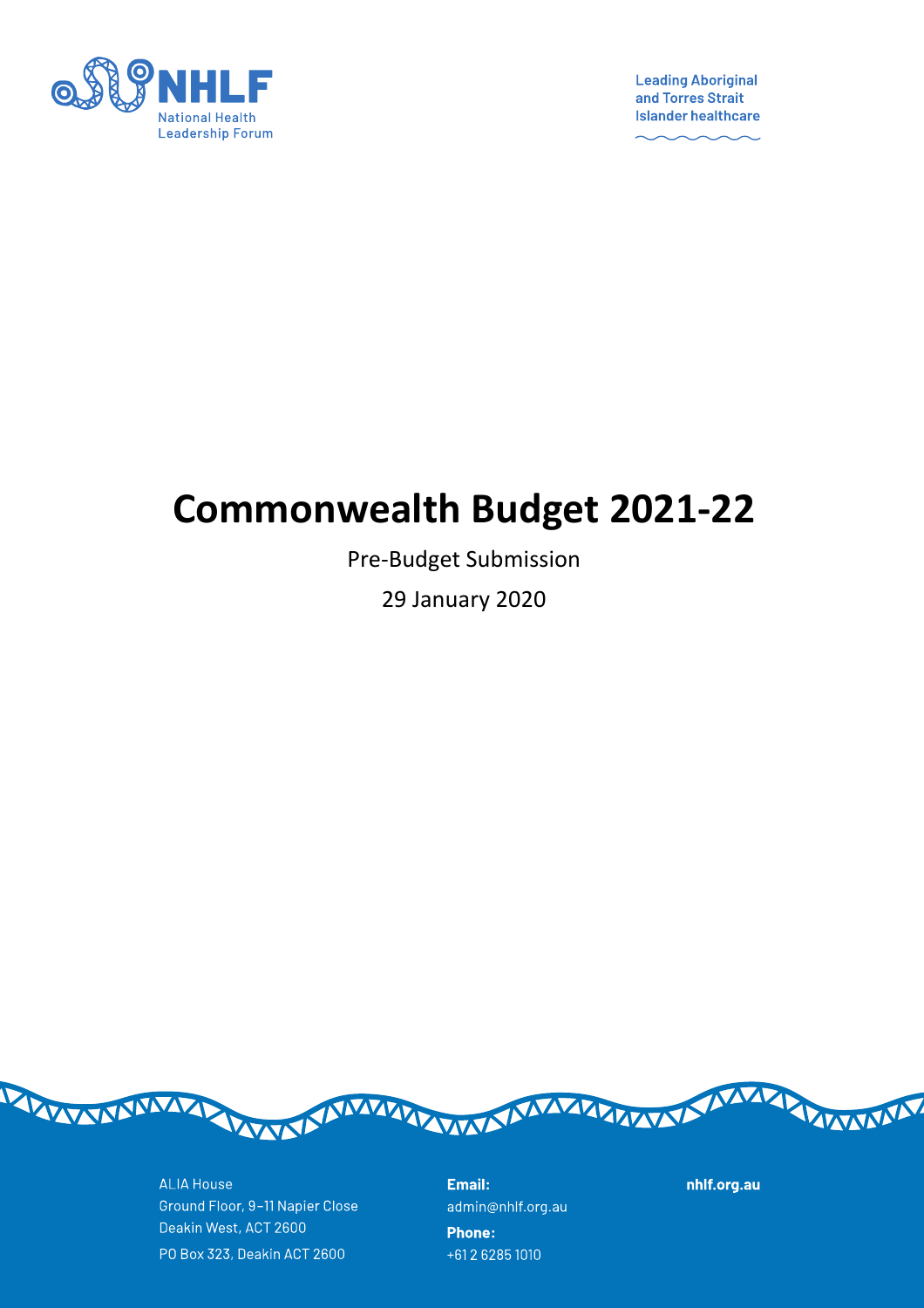

## **About the NHLF**

The National Health Leadership Forum (NHLF) was established in 2011. The NHLF is a collective partnership of 13 national organisations who represent a united voice on Aboriginal and Torres Strait Islander health and wellbeing with expertise across service delivery, workforce, research, healing and mental health and social and emotional wellbeing. We provide a range of advice and direction to the Australian Government on the development and implementation of policies, programs or services that contribute to improved and equitable health and life outcomes, and the cultural wellbeing of Aboriginal and Torres Strait Islander people.

The NHLF was instrumental in the formation of the Close the Gap Campaign and continues to lead the Campaign as the senior collective of Aboriginal and Torres Strait Islander health leadership. Committed to achieving health equality, the NHLF draws strength from cultural integrity, the evidence base and community. The NHLF provides advice and direction to the Australian Government on the development and implementation of informed policy and program objectives that contribute to improved and equitable health and life outcomes, and the cultural wellbeing of Aboriginal and Torres Strait Islander people.

The NHLF shares a collective responsibility for the future generations of Aboriginal and Torres Strait Islander people and we pay our respect to our Elders who came before us.

Health is a noted human right, it is an underpinning to everyday life, and key factor in economic (and environmental) sustainability. Our vision is for the Australian health system to be free of racism and inequality and that all Aboriginal and Torres Strait Islander people have access to health services that are effective, high quality, appropriate and affordable.

The NHLF Membership

- Aboriginal and Torres Strait Islander Healing Foundation
- Australian Indigenous Doctors' Association
- Australian Indigenous Psychologists' Association
- Congress of Aboriginal and Torres Strait Islander Nurses and Midwives
- Gayaa Dhuwi (Proud Spirit) Australia
- Indigenous Allied Health Australia
- Indigenous Dentists' Association of Australia
- The Lowitja Institute
- National Aboriginal and Torres Strait Islander Health Workers' Association
- National Aboriginal and Torres Strait Islander Leadership in Mental Health
- National Aboriginal Community Controlled Health Organisation
- National Association of Aboriginal and Torres Strait Islander Physiotherapists
- Torres Strait Regional Authority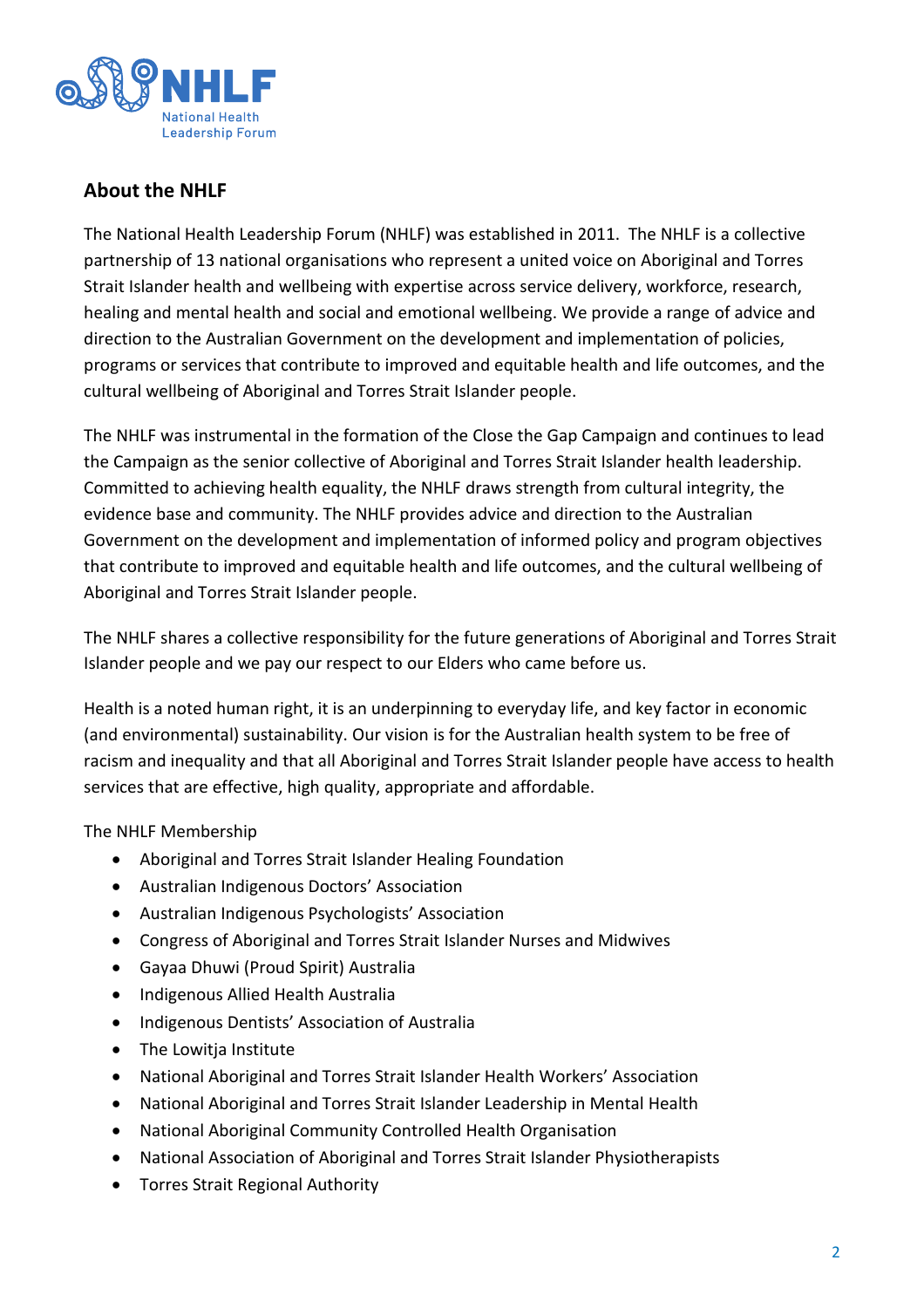

#### **Introduction**

The NHLF supports the joint COAG and Aboriginal and Torres Strait Islander Coalition of Peaks 2020 National Agreement on Closing the Gap. The National Agreement has the potential to create significant, long overdue change in the relationship between governments and Aboriginal and Torres Strait Islander peoples, to make the necessary gains to close the gap.

The NHLF welcomes the opportunity to provide input on directions for the 2021-22 Commonwealth Budget. The NHLF welcomes additional Commonwealth investment to respond to the needs of Aboriginal and Torres Strait Islander peoples through the 2021-2031 National Aboriginal and Torres Strait Islander Health Plan and the 2021-2031 National Aboriginal and Torres Strait Islander Health Workforce Strategic Framework and Implementation Plan.

### **1. Investment to Address Social Determinants and Stimulate Recovery**

Health is a holistic concept that incorporates the physical, social, emotional, and cultural wellbeing of individuals and their communities. Culture is a key enabler of good health - acknowledging that stronger connections to culture and country build stronger individual and collective identities, a sense of self-esteem, resilience, and improved outcomes across the other determinants of health including education, economic stability, and community safety.

Whilst the focus of social determinants is on the impact in terms of health and well-being outcomes, they also demonstrate the intersection between sectors and across the social and economic breadth of our society. Too often governments implement or establish arrangements that continue to treat the social determinants such as early childhood development, education and training, employment and income, housing, infrastructure and environment, law and justice, transport, poverty and food security, and health as distinct and/or unrelated policy agendas. This separation and/or denial of the intersections creates fragmentation. The Covid-19 pandemic that has dominated 2020 and likely to do so in 2021 and beyond has demonstrated these intersections and the impacts on people across the community from a social and economic perspective.

In conjunction with the social determinants, the cultural determinants of health act as 'protective' factors which support improved health outcomes. For Aboriginal people, their connection to family and community, land and sea, culture and identity is integral to health. The cultural determinants of health have been described as originating from, and promoting, a strength-based perspective, and that stronger connections to culture and country build stronger individual and collective identities, a sense of self-esteem, resilience, and improved outcomes across the other determinants of health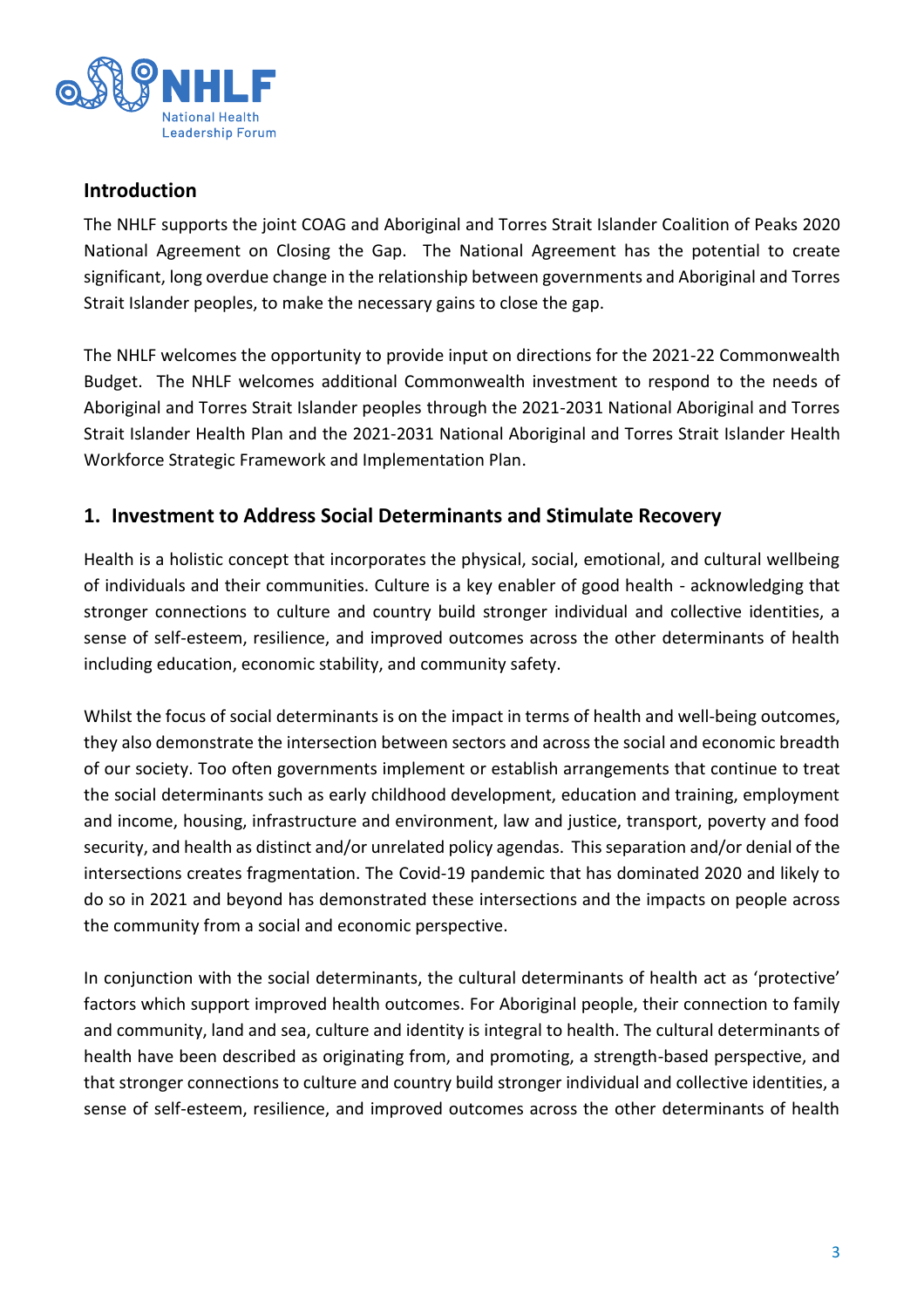

including education, economic stability, and community safety<sup>1</sup>. Having and maintaining connection to land and waters is crucial for the continued cultural survival of Aboriginal and Torres Strait Islander Australians as well as economic and social participation. These determinants are opportunities within Federal and State and Territory budgets if policy makers are willing to look beyond the narrow definition of the market.

**Accordingly, the NHLF calls on the Commonwealth Government to increase its investment contribution to the National Agreement on Closing the Gap.** The National Agreement on Closing the Gap is a framework for investment across integrated, mutually reinforcing social determinants not only to improve the health and wellbeing, but also the livelihoods for Aboriginal and Torres Strait Islander people. But it also provides a guide for the economic stimulus more generally.

# **2. Health Care Delivery**

Aboriginal and Torres Strait Islander people continue to practice one of the oldest living cultures in the world. When it comes to health and wellbeing, Aboriginal and Torres Strait Islander people take a holistic view of health, which has been defined as:

> *"not just the physical well-being of an individual but refers to the social, emotional and cultural well-being of the whole community in which each individual is able to achieve their full potential as a human being thereby bringing about the total wellbeing of their Community. It is a whole of life view and includes the cyclical concept of life-death-life." <sup>2</sup> pg. 55*

However, Aboriginal and Torres Strait Islander people's ability to practice their culture and achieve health has been undermined by colonisation and its impacts. Therefore, Aboriginal and Torres Strait Islander people are demonstrably disadvantaged in almost all measures of health and well-being and, so, are still striving to achieve comparable levels of health and wellbeing to other Australians. The evidence shows that the health and life-expectancy of Aboriginal and Torres Strait Islander people increases markedly with education and associated employment outcomes, so that the outcomes achieved by university qualified people are essentially the same.

<sup>1</sup> Department of Health, 2017 Implementation Plan for the National Aboriginal and Torres Strait Islander Health Plan 2013-2023 Implementation Plan Advisory Group Consultations 2017 Discussion Paper, retrieved from

Https://Consultations.Health.Gov.Au/IndigenousHealth/Determinants/Supporting\_Documents/IPAG%20Consultation%202017%20% 20Discussion%20Paper%202.Pdf

<sup>&</sup>lt;sup>2</sup> National Aboriginal Community Controlled Health Organisation (NACCHO) 2011. Constitution for the

National Aboriginal Community Controlled Health Organisation. NACCHO, Canberra pg. 55.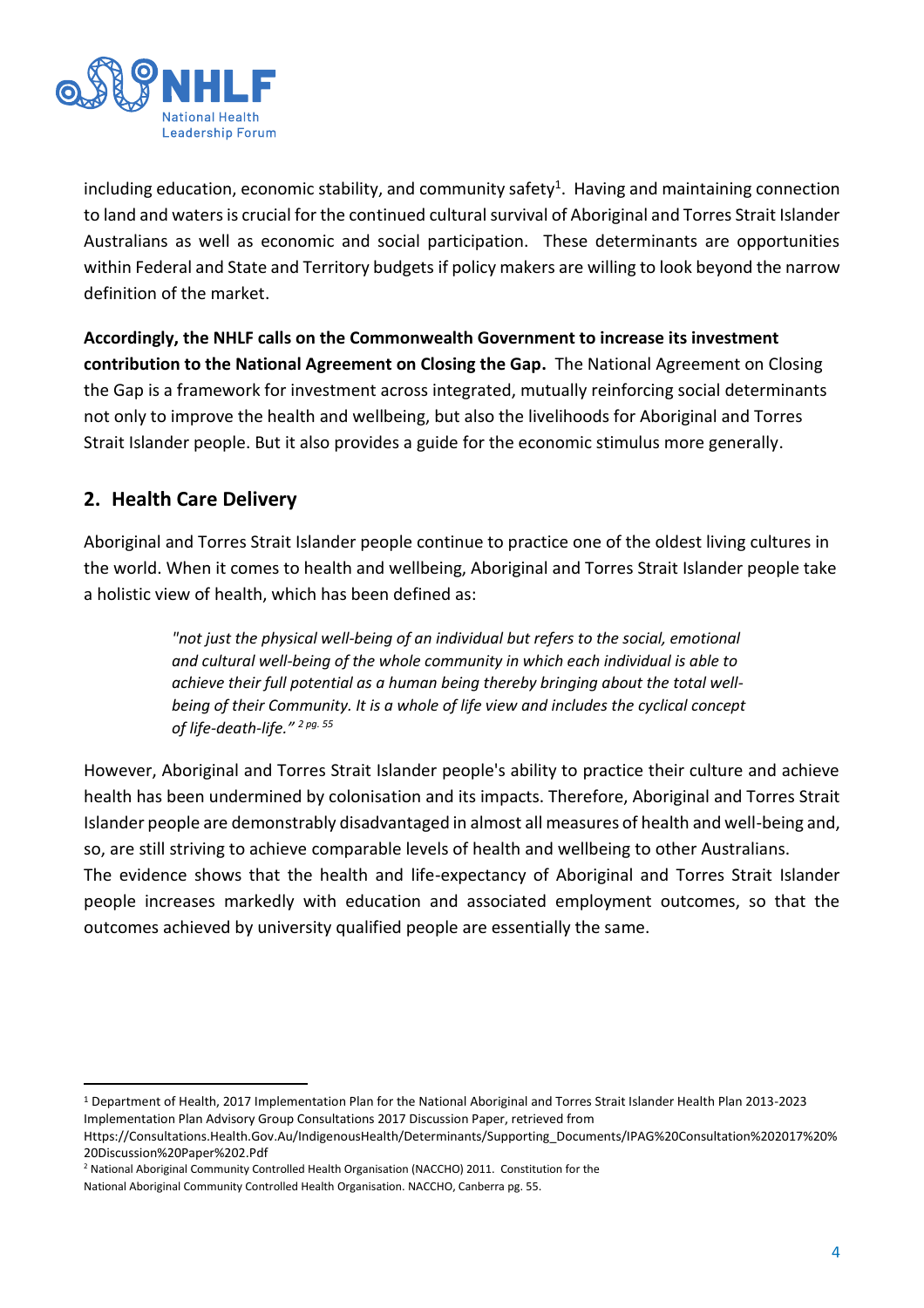

Practical, culturally informed, rights-based approaches are central to achieving good health as defined by Aboriginal and Torres Strait Islander people. The National Aboriginal and Torres Strait Islander Health Plan (NATSIHP) 2021-2031 is underpinned by the social and the cultural determinants of health, because they play a central role in improving the health and wellbeing of Aboriginal and Torres Strait Islander people. The NATSIHP also recognises the need to focus on the strengths in Aboriginal and Torres Strait Islander communities. It is through the community's strengths; the most significant gains will be achieved. Additionally, there needs to be a focus on outcomes; Aboriginal and Torres Strait Islander people need to be seeing benefits from the policy investment. This objective aligns with the Government's Long-Term National Health Plan, which has the objective of making Australia the first ranked health system internationally within the decade. Australia currently ranks second, but rates relatively poorly in terms of Access and Equity. These must be addressed if the stated objective is to be met.

One of the critical elements of delivering outcomes is self-determination, which, in practice, means Aboriginal and Torres Strait Islander community-led decision making and delivery capacity. Each Aboriginal and Torres Strait Islander community is unique, and that uniqueness requires local solutions. **Therefore, the NHLF calls for this upcoming budget and future budgets to allocate funding to support the NATSIHP to ensure that it is Aboriginal and Torres Strait Islander people and their communities who make the decisions that will most benefit them**.

In line with the National Agreement on Closing the Gap the NHLF strongly supports increased investment in the Aboriginal Community Controlled Organisations across all social determinants which, when combined, will increase the quality and accessibility of culturally sensitive and appropriate health and community where it is needed most; and as importantly create sustainable employment opportunities and expand economic activity.

**Specifically, the NHLF calls for more investment in targeted, needs-based comprehensive primary health care.** This is essential to providing timely and robust interventions and prevention strategies to improve health outcomes for Aboriginal and Torres Strait Islander and non-Indigenous Australians before health statuses of people require intensely disruptive and expensive tertiary/acute care interventions. Preventable hospital admissions and deaths are three times higher among Aboriginal and Torres Strait Islander peoples yet spending on the Medical Benefits Scheme (MBS) is one-third, and the Pharmaceutical Benefits Scheme (PBS) one-fifth, of the needsbased requirement.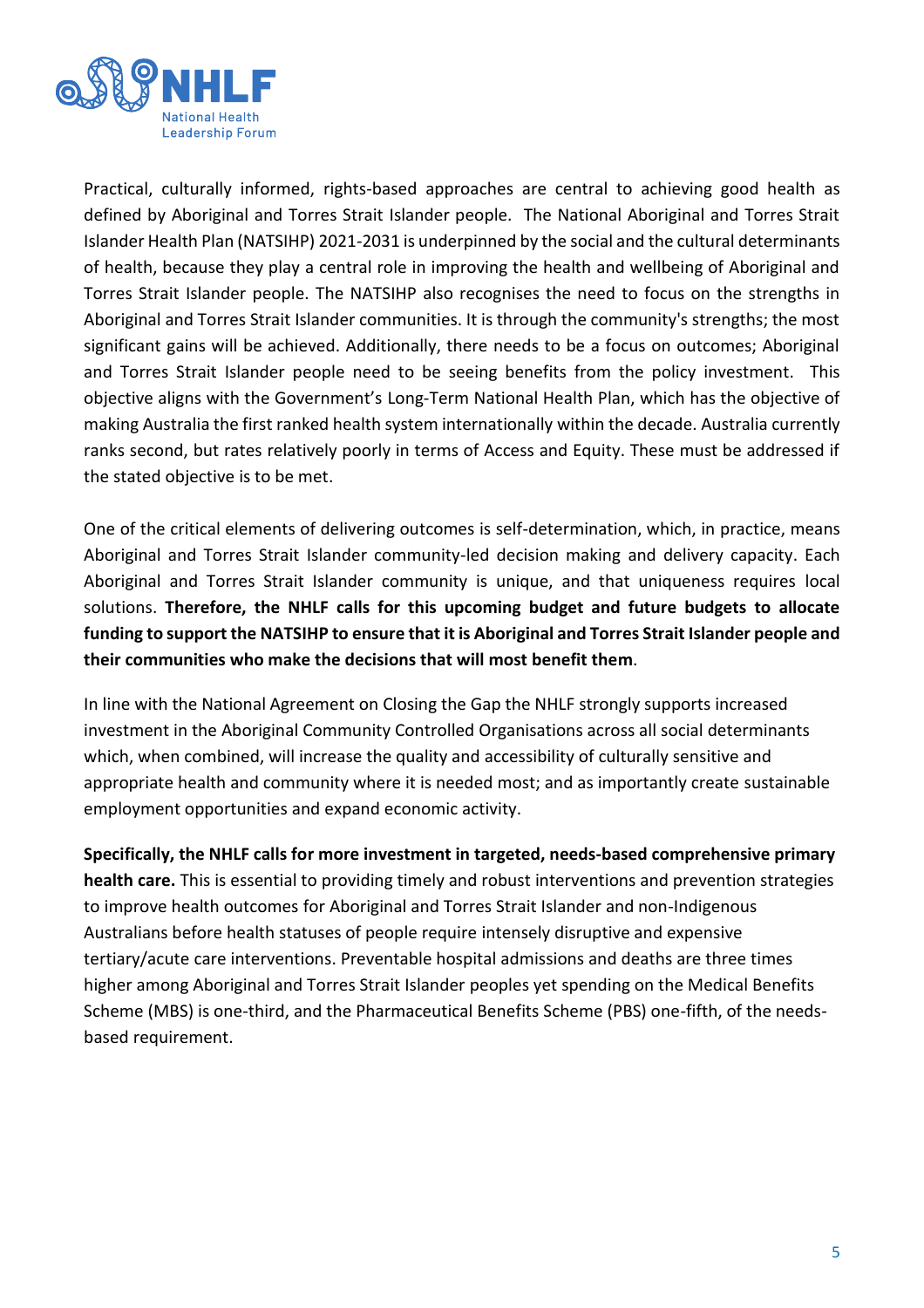

## **3. Health Workforce necessary to deliver health care**

The health sector is the biggest industry for Aboriginal and Torres Strait Islander peoples' employment. Health (and with Social Assistance) is also the strongest jobs growth sector now and for the foreseeable future; and there are already critical shortages, especially in Aboriginal and Torres Strait Islander health (nationally) and across much of rural and remote Australia. It is a sector that needs more support to continue to grow and retain the Aboriginal and Torres Strait Islander health workforce.

There needs to be more investment in establishing and enabling the sustainability of accessible services. The quality, access to and outcomes of those services are also the result of the culture of the service itself. We know that certain characteristics of the work environment are fundamental predictors for retention of the Aboriginal and Torres Strait Islander health workforce. A supportive workplace is found to be a significant predictor of job satisfaction. Conversely, a workplace that tolerates racism and is an environment of limited support from management and peers, where lack of mentoring and professional development opportunities, are predictors of poor satisfaction, emotional exhaustion, and high turnover.<sup>3</sup> Improvement in health system performance requires institutional racism to be addressed<sup>4</sup> and a first step is the creation of workplaces that do not tolerate direct or indirect racism, conscious or unconscious bias and actively engage with organisational self-assessment of policies, procedures and practices. This will contribute to the creation of culturally safe and responsive health care environments in all healthcare settings. The mainstream Australian health care system (hospitals and other medical services) must be resourced and be responsible for the delivery of culturally appropriate and safe health care that Aboriginal and Torres Strait Islander peoples have a right to expect and receive, just as all Australians do. Cultural Safety needs to be embedded into the health services and non-Indigenous health professionals need to be held to account for racist and inappropriate behaviour/attitudes towards Aboriginal and Torres Strait Islander patients and health professionals.

 $^3$  Lai, G.C., Taylor E. Haigh M.M. and Thompson S. (2018). Factors Affecting the Retention of Indigenous Australians in the Health Workforce: A Systematic Review Int. J. Environ. Res. Public Health, 15, 914; and Taylor, V.E. Lalovic A. and Thompson, S. (2019) Beyond enrolments: a systematic review exploring the factors affecting the retention of Aboriginal and Torres Strait Islander health students in the tertiary education system International Journal for Equity in Health, 18:13[6 https://doi.org/10.1186/s12939-019-](https://doi.org/10.1186/s12939-019-1038-7) [1038-7.](https://doi.org/10.1186/s12939-019-1038-7)

<sup>4</sup> Paradies, Y., Harris, R. & Anderson, I. (2008) The Impact of Racism on Indigenous Health in Australia and Aotearoa: Towards a Research Agenda, Discussion Paper No. 4, Cooperative Research Centre for Aboriginal Health, Darwin; and Henry B. R. Houston, S., and Mooney G.H. (2004). Institutional racism in Australian healthcare: a plea for decency, Med J Aust 2004; 180 (10): 517-520. doi: 10.5694/j.1326-537.2004.tb06056.x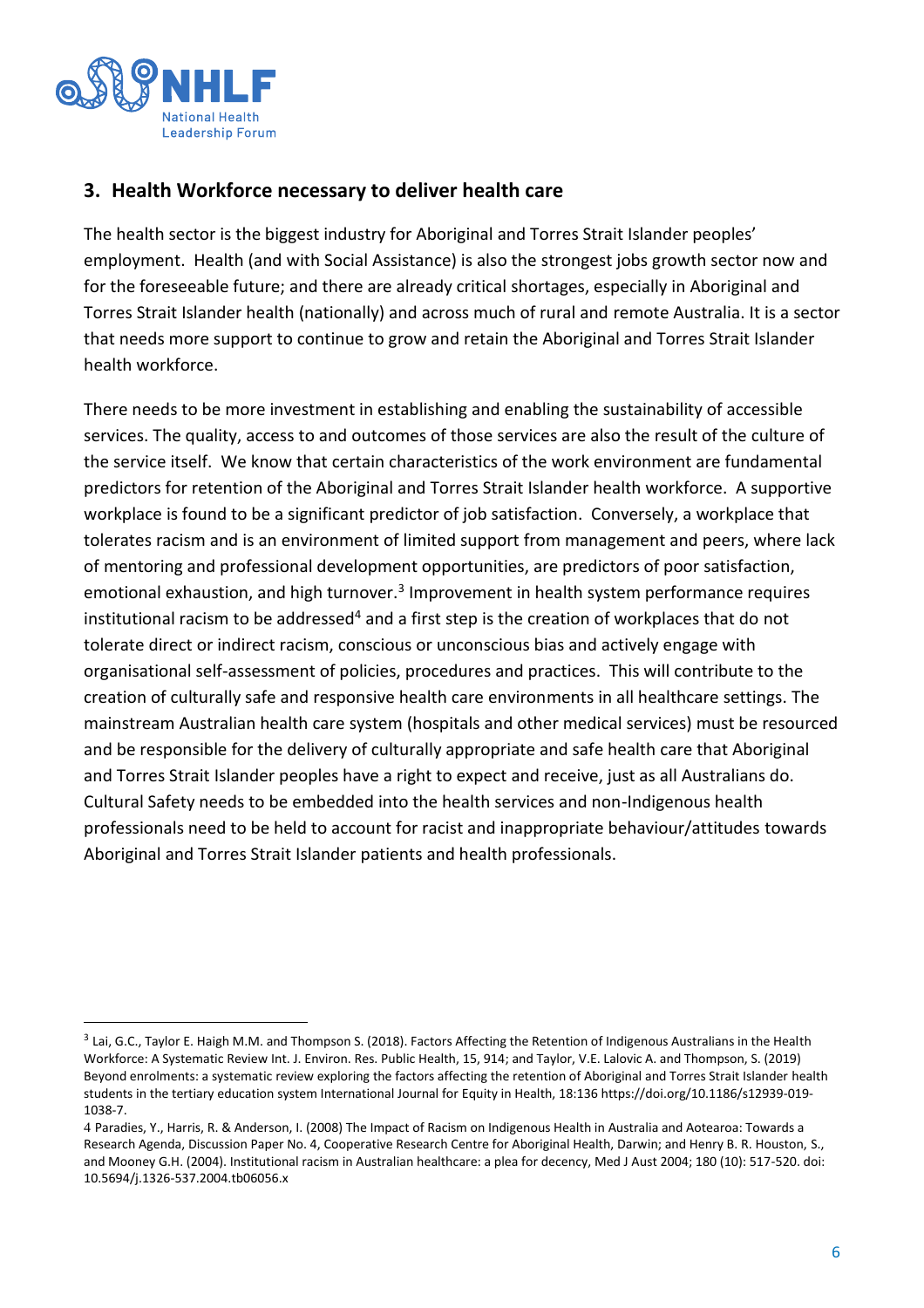

The health sector comprises many health professions, of which only a few (15) are nationally regulated, meaning workforce planning and delivery is compromised. This results in poorer quality of care and health outcomes because the contributions of many professions are not well understood, and they are neither supported nor distributed to address health needs effectively. This lack of data of the self-regulated professions is a serious gap in the information required to undertake proper health workforce planning to meet community health needs and providing employment opportunities because we don't know who is out there and who is doing what. Whilst government agencies at local levels may collect data on their health workforce it is not necessarily aggregated, inclusive of private and/or NGO sectors, or shared. Workforce planning, for any industry, is an important element in increasing employment. This requires good data collection and in the case of the health system, data needs to be collected for all health professionals from training to becoming a regulated or self-regulated health practitioner.

Currently, workforce planning to the extent it exists is framed around defined budgets rather than on population need. This reflects the direction of workforce investment based around the quantum of funding available and not what is needed in actual staffing requirements to meet patient/client needs. This approach preferences resources toward the crisis end of care rather than prevention and early intervention health care, which in turn places greater crisis demand on the system. There is a lack of investment in growing the workforce to meet Aboriginal and Torres Strait Islander peoples' needs. For example, Aboriginal Health Practitioners are not utilised throughout our services system, rather they are limited to the Aboriginal community-controlled health sector and some public hospitals.<sup>5</sup> Likewise, Aboriginal and Torres Strait Islander midwives, maternal and child nurses are not necessarily employed by services located within areas that have a high Aboriginal and Torres Strait islander population, yet we know that the Aboriginal and Torres Strait Islander population is younger, and the fertility rate is higher. Funding structures to support allied health services are often inadequate or non-existent.

The need for more Aboriginal and Torres Strait Islander health professionals is especially acute across northern Australia, for example. The proportion of the population who are Aboriginal and/or Torres Strait Islander at around 10 per cent in northern Queensland; 25 per cent in the Northern Territory and close to 40 per cent in northern Western Australia. There are too few health professionals in northern Australia to provide a comparable service coverage to that enjoyed by most Australians. This makes the development of local workforce capacity and pathways even more critical, which can only be achieved through investment in health infrastructure and the workforce.<sup>6</sup>

<sup>5</sup> Bond. C 2018, Indigenous Health Program at the University of Queensland. https://www.lowitja

<sup>6</sup> IAHA. 2019. Submission to the Senate Select Committee Inquiry on the effectiveness of the Australian Government's Northern Australia Agenda.